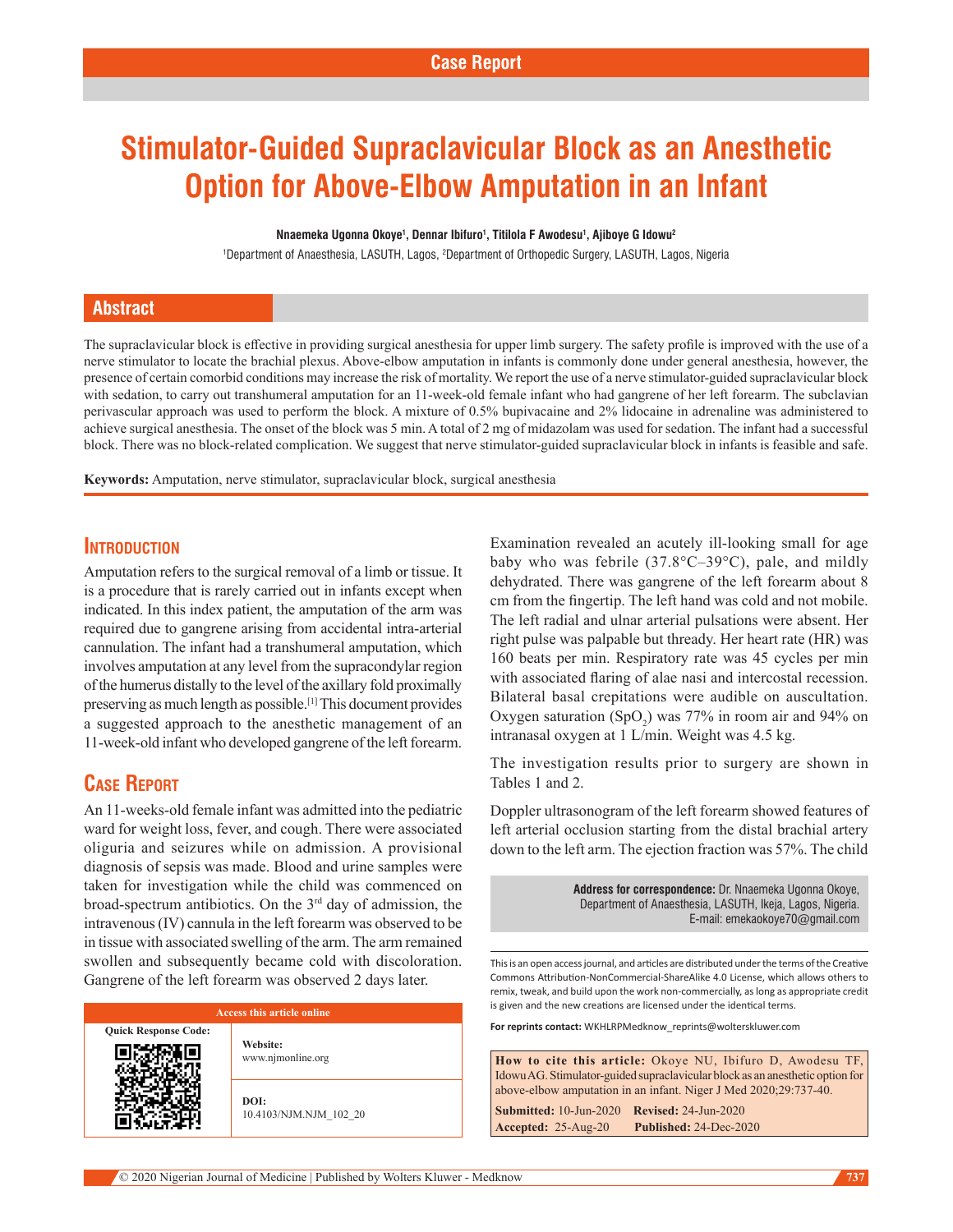was managed for sepsis complicated with acute kidney injury and gangrene of the left forearm. The managing team decided to carry out above‑elbow amputation aimed at preventing the spread of the gangrene and removing the focus of infection.

She was assessed as American Society of Anaesthesiologist Class IV. One pediatric unit of blood was grouped and cross‑matched for the surgery. Fasting guideline was observed. Hypokalemia and metabolic acidosis were corrected with IV potassium chloride and bicarbonate. General anesthesia (GA) was an available option, but due to the presence of chest infection, sepsis, and acute kidney injury, we opted for a safer option in order to reduce the chances of intra‑ and postoperative complications. The parents were offered a supraclavicular brachial plexus block with sedation. Informed consent was obtained from the infant's parents.

The infant was transferred to the theater and laid supine on the theater table. The baseline vital signs were noted (HR = 140 bpm, blood pressure [BP] =  $90/40$  mmHg, and  $SpO_2 = 94\%$  on intranasal  $O_2$ ). The drugs for resuscitation and GA were drawn and labeled. The infant was sedated with fentanyl 1  $\mu$ g/kg and midazolam 0.1 mg/kg stat. An oropharyngeal airway was inserted into the mouth. The landmark was identified as a point posterior to the middle of the left clavicle, immediately lateral to the pulsation of the subclavian artery. This location was marked with a sterile pen. The cleaning of the infant was done using povidone-iodine.

A 50 mm short‑beveled insulated needle with a 0.5‑mm active tip was connected to a nerve stimulator ( Plexygon®, Vygon, Rue de Paris, Ecouen, France) set at a current of 1.5 mA with a frequency of 1 Hz and pulse duration of 0.1 ms. The positive electrode of the nerve stimulator was connected to an electrocardiogram lead placed on the left arm. The block

| Table 1: Full blood count result of the infant |                                        |  |  |  |
|------------------------------------------------|----------------------------------------|--|--|--|
| <b>Investigation</b>                           | <b>Result</b>                          |  |  |  |
| White blood cell count                         | $15.9\times10^9$ cells/mm <sup>3</sup> |  |  |  |
| Neutrophil count                               | 95.9%                                  |  |  |  |
| Lymphocyte count                               | $2.7\%$                                |  |  |  |
| Platelet count                                 | 357,000 cells/L                        |  |  |  |
| Packed cell volume                             | $17\%$ , $34.5\%$ (posttransfusion)    |  |  |  |

|  |  |  | Table 2: Serum chemistry result of the infant |  |  |  |  |
|--|--|--|-----------------------------------------------|--|--|--|--|
|--|--|--|-----------------------------------------------|--|--|--|--|

| Investigation      | <b>Result on admission</b>                 | <b>Result after</b><br>2/52 |
|--------------------|--------------------------------------------|-----------------------------|
| $Na+$              | $141$ mmol/L                               | $132 \text{ mmol/L}$        |
| $K^+$              | $2.6 \text{ mmol/L}$                       | $5.1 \text{ mmol/L}$        |
| HCO <sub>3</sub>   | $5 \text{ mmol/L}$                         | $21 \text{ mmol/L}$         |
| $Cl^-$             | $114 \text{ mmol/L}$                       | $96 \text{ mmol/L}$         |
| Urea               | $85.6 \text{ mg/dL}$                       | $49.8 \text{ mg/dL}$        |
| Creatinine         | $2.8 \text{ mg/dL}$                        | $0.45$ mg/dL                |
| Albumin            | $37 \text{ g/dL}$ (normal range= $35-50$ ) |                             |
| Random blood sugar | $216 \text{ mg/dL}$                        |                             |

needle was inserted through the skin at an angle of 30°–45° in a caudal and lateral direction [Figure 1]. The needle was inserted to a depth of 0.5 cm, and flexion of the forearm was observed. The needle was manipulated until the stimulating current was 0.5 mA. At this point, 1.5 mL of 0.5% bupivacaine and 1.5 mL of 2% lidocaine in adrenaline 1:200,000 were injected after aspiration for blood or air using a 5‑mL syringe. The onset of the block was 5 min. This was confirmed by the absence of response to pinprick using a blunt needle and absence of response to surgical stimulation. Intraoperatively, a total of 2 mg of midazolam was used for sedation (aliquots of 0.5 mg). Ramsey sedation score of 4 was achieved during the procedure. Intraoperative BP ranged between 100/70 and 80/60 mmHg. The pulse rate ranged between 120 and 130 bpm.  $SpO<sub>2</sub>$  ranged between 96% and 98%, with oxygen through nasal prongs at 2 L/min.

The index patient had a transhumeral amputation at the supracondylar level. Equal anterior and posterior skin flaps were fashioned at 4 cm from the level of the intended bone section. Each flap was half of the diameter of the arm at that level. The brachial artery was identified, doubly ligated, and divided just proximal to the level of bone section. The median, ulnar, and radial nerves were identified, pulled, and transected at a higher level so as to retract proximally to the end of the stump. The muscles of the anterior and posterior compartments were divided distally to the level of the intended bone section. Flaps were retracted proximally, and the periosteum was incised circumferentially and retracted proximally at about 4 cm above the elbow joint. The bone was divided at this level and the distal end smoothened with a rasp [Figure 2].

The flaps were trimmed and carried across the end of the bone. The fascia was sutured with Vicryl 3/0. Aplastic tube was inserted deep into the flaps for suction drainage. The skin was closed with interrupted nonabsorbable sutures. The wound was cleaned with chlorhexidine and dressed with povidone‑iodine‑soaked gauze. The estimated blood loss was 20 mL, and the infant was administered 40 mL of normal saline. The duration of surgery was 45 min, while the duration of anesthesia was 55 min. The duration of anesthesia was assessed using the time of start and end of anesthesia recorded on the anesthetic chart.

Postoperative vital signs showed a respiratory rate of 40 cpm, pulse rate of 120 bpm, and BP of 107/60 mmHg. Postoperative analgesia was supplemented with IV paracetamol 15 mg/kg every 6 h. The infant was transferred to the recovery room and subsequently to the pediatric ward. The drain was removed after 48 h, and sutures were removed after 2 weeks [Figure 3].

## **Discussion**

Nerve stimulator‑guided technique is commonly used for upper limb surgery in the adult population but rarely used in infants in this environment. The supraclavicular block results in anesthesia of dermatomes C5 through T1, and it has been described as the "spinal anesthesia" of the upper limb.[2]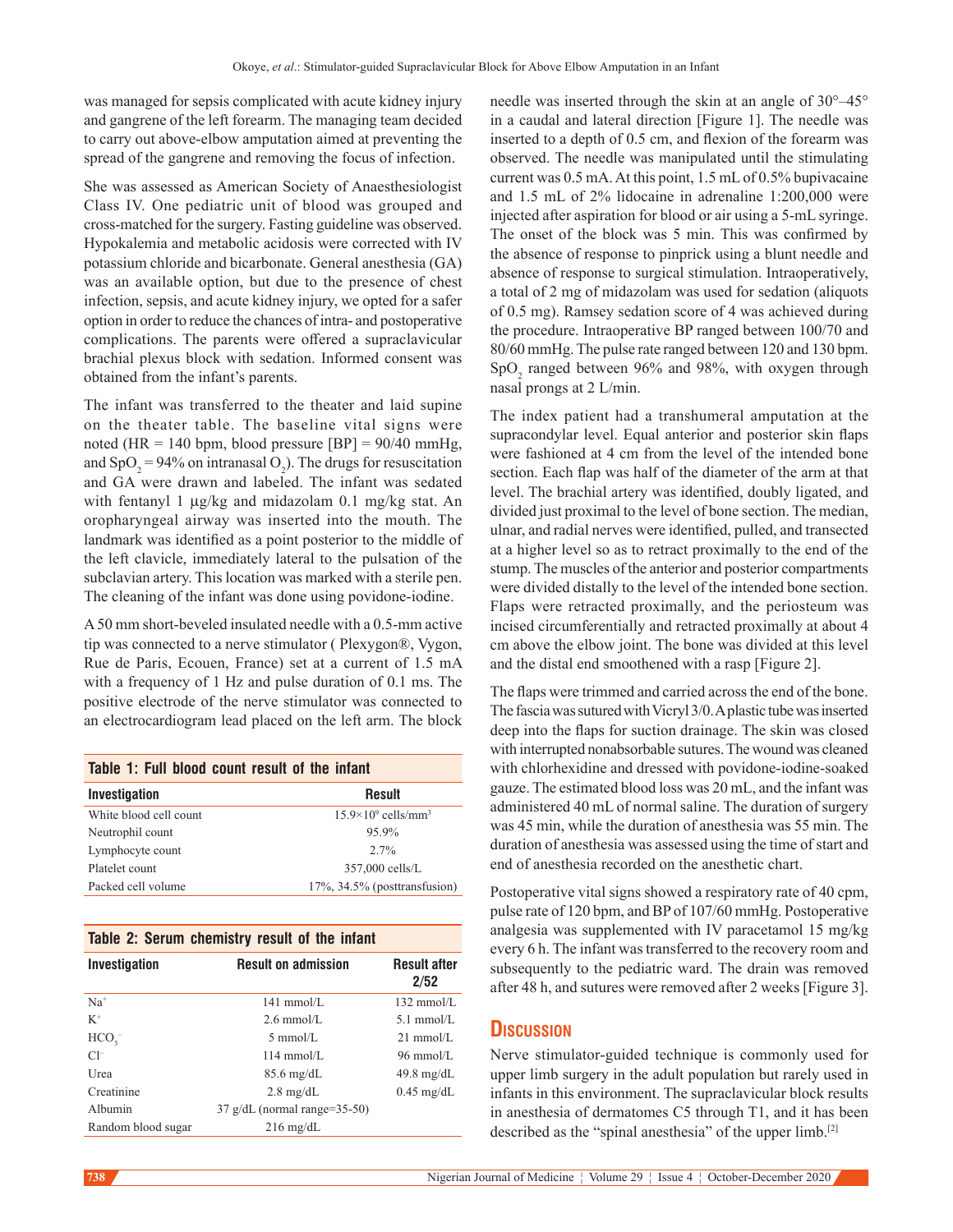

**Figure 1:** Intraoperative image of the infant during block placement



**Figure 2:** Intraoperative image of the infant's arm during bone division



**Figure 3:** Postoperative image of the infant's arm

Several studies have investigated the use of nerve blocks for surgical anesthesia in infants. In a study done by Rukewe *et al*.,[3] the lowest age in for which a nerve block was used for upper extremity surgery in a tertiary hospital in Southwest Nigeria was 2 years. A French survey reported that regional anesthesia in infants accounted for 1% of the total anesthesia caseload.<sup>[4]</sup> Amiri and Espandar.<sup>[5]</sup> successfully performed supraclavicular

brachial plexus blocks in children between the ages of 6 months and 6 years in their study. These studies showed that though supraclavicular block in infants was uncommon, it had been previously used successfully for surgical anesthesia. The decision to use supraclavicular brachial plexus block with sedation for this 11-week-old infant was taken after critically analyzing the risk–benefit ratio compared to GA.

The mixture of lidocaine and bupivacaine used to perform this block allowed the patient to get the benefit of a shorter onset and longer duration of action. The local anesthetic mixture used in this report was similar to that used by Rukewe *et al*. [3] who studied regional anesthesia for upper limb surgery in 145 patients. Other researchers have also suggested the use of a 1:1 mixture of 2% lidocaine in adrenaline and 0.5% bupivacaine for the performance of supraclavicular brachial plexus block.[6,7] In this index patient, the supraclavicular block provided adequate analgesia and enabled us to avoid the use of nonsteroidal anti-inflammatory agents and strong opioids postoperatively.

The supraclavicular block is not entirely risk-free, however there was no complication observed in this case report. Complications such as pleural puncture, pneumothorax, nerve injury, and Horner's syndrome have been documented after supraclavicular block though they are infrequent when performed by an anesthesiologist with appropriate training, skill, and sound judgment.<sup>[4,6,7]</sup> The complication occurs predominantly with the use of the paresthesia technique.[8] The anesthetic technique used in this report was site-specific and thereby caused minimal disruption in the cardiorespiratory system of the patient.<sup>[9,10]</sup> This advantage was necessary, especially since the infant had numerous comorbidities. A limitation of this report was the administration of fentanyl to the infant before block placement. The fentanyl increased the chance of deepening the sedation with the risk of possible airway loss. However, equipment for airway management and GA was available in the theater.

## **Conclusion**

Peripheral nerve block in combination with sedation is rarely used in infants. In situations where GA is associated with increased risk of morbidity and mortality, nerve stimulator‑guided supraclavicular block can be used to safely provide surgical anesthesia for upper limb surgery in infants.

### **Declaration of patient consent**

The authors certify that they have obtained all appropriate patient consent forms. In the form the patient(s) has/have given his/her/their consent for his/her/their images and other clinical information to be reported in the journal. The patients understand that their names and initials will not be published and due efforts will be made to conceal their identity, but anonymity cannot be guaranteed.

#### **Acknowledgment**

We would like to thank Dr. NY Abikoye for assisting with the pictures used and encouraging the writing of this case report.